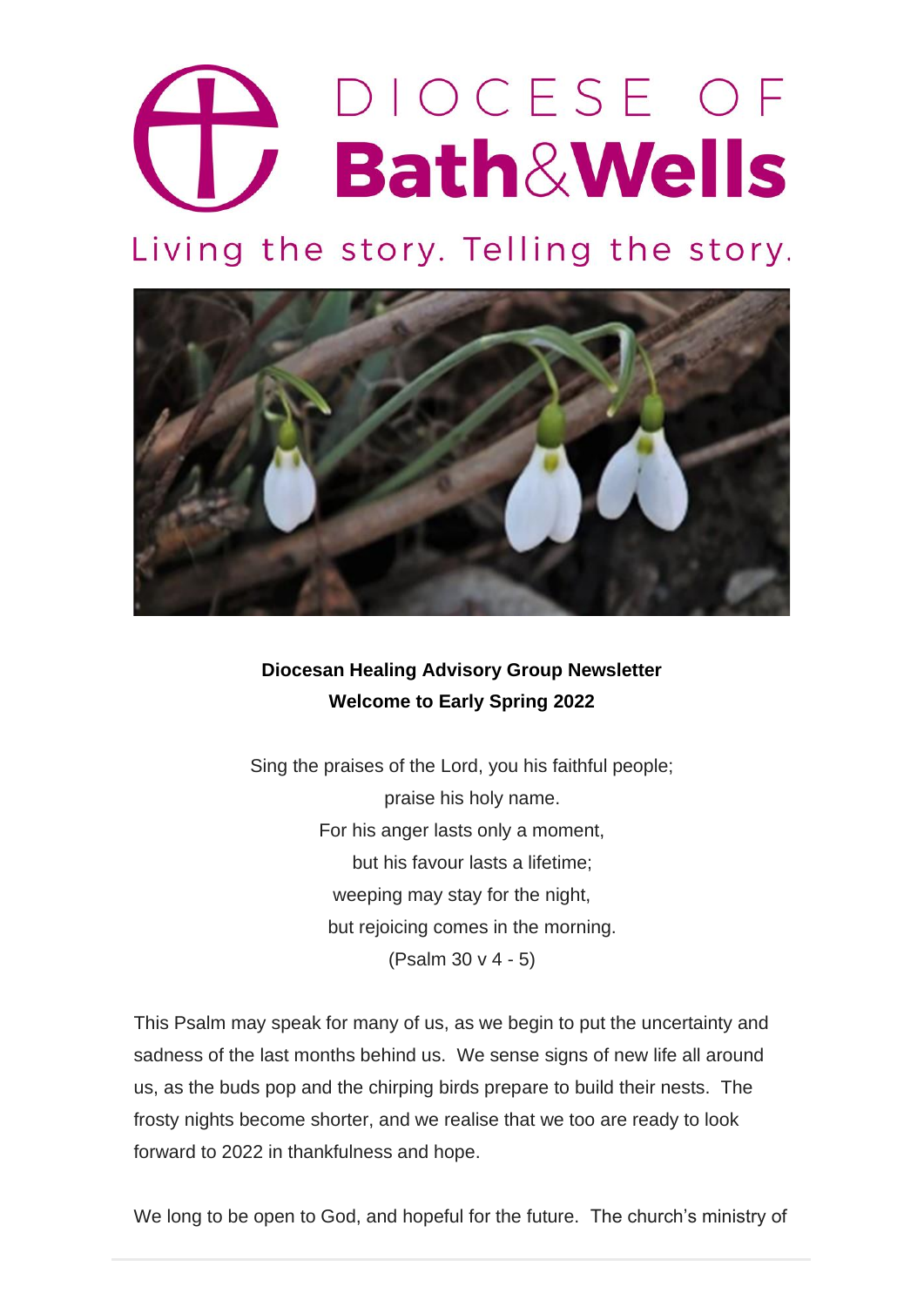healing and wholeness springs from this and the Diocesan Healing Advisory Group is here to encourage and resource everyone who longs for this, in discovering and developing God's gift of healing with sensitivity and respect.

#### **Healing Forums**

Following our series 'Healing in a World Turned Upside Down', we have an exciting new programme for 2022, which will follow a similar pattern. Meeting online via Zoom meant that more of you were able to join us. This year's Healing Forums will be:-

### **'Listening in Healing'** on Tuesday 15 February, 7.30 – 9.00 pm

Our speaker, Preb Dr Alison Perham, will consider the vital importance of being heard. She has a background in the NHS, working in palliative care, and is now a trustee of St Margaret's Hospice.

If you wish to attend the Healing Forum on Tuesday 15 February, please register to receive the link to access the Zoom meeting.

#### **'Healing at the end of life'** on Tuesday 26 April, 7.30 – 9.00 pm

Revd Ann Fulton will speak and lead our discussion. She is Spiritual Care Coordinator at St Margaret's Hospice, which provides care to patients and families facing life-limiting illness.

**'Healing through Families'** on Tuesday 14 June, 7.30 – 9.00 pm Gabby North, from Safe Families, will speak and lead our session. Safe Families is an organisation which works with local councils to support children and their carers.

We also hope to return to the Cathedral for a Healing Service in the Autumn.

More information about all these will be available in due course.